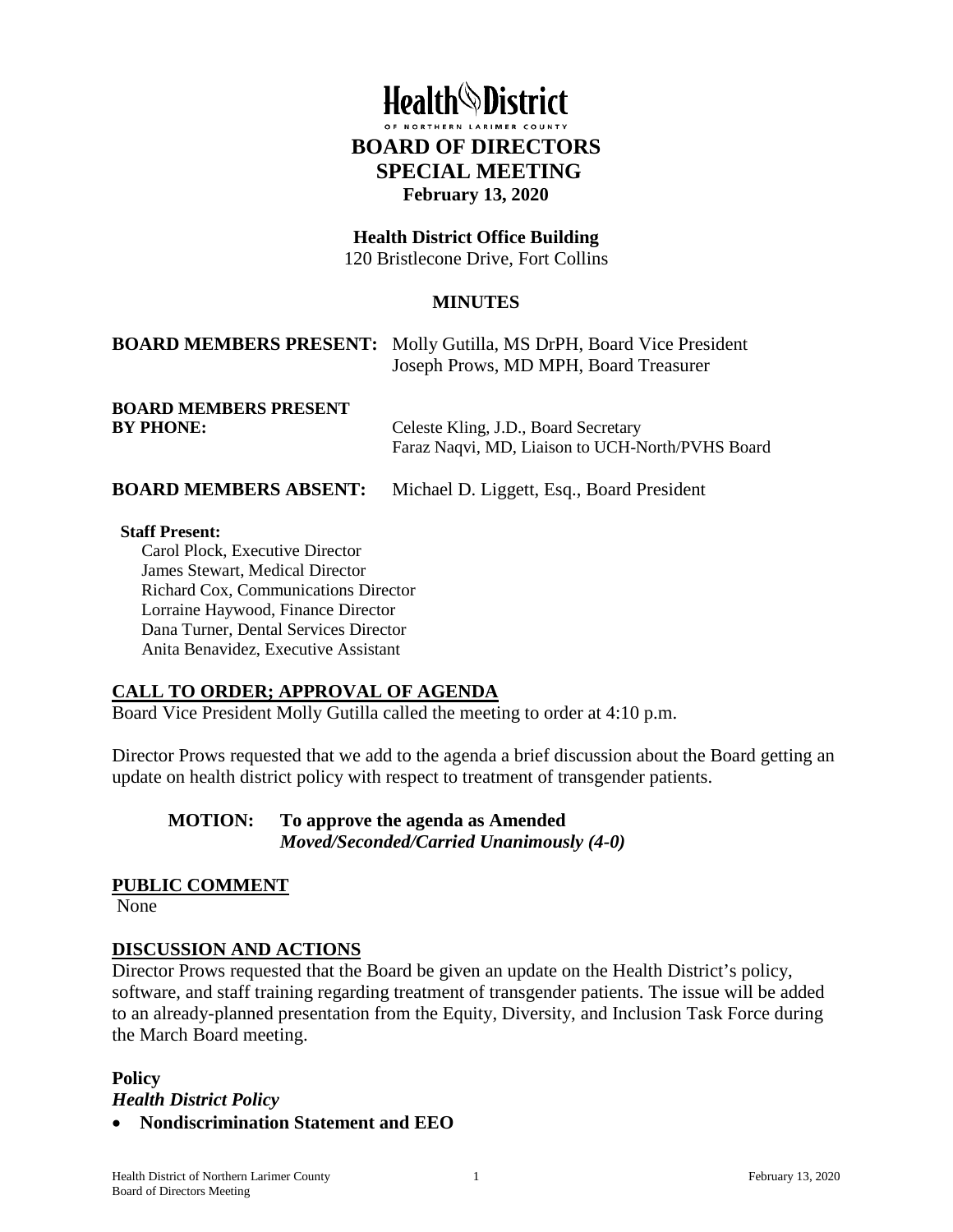Ms. Plock noted that changes to the EEO policy and notice of nondiscrimination statement are presented as a follow-up to the discussion in the January 28 Board Meeting, in which there was a question as to whether there were legal implications to using the term "protected veteran" rather than just "veteran". The Health District attorney indicated that use of the term "protected" allows the health district to legally rely on that language but it is not essential. The attorney also recommended the addition of "marital status," as well as the other changes indicated in the 2/7 memo to the Board.

It was noted that this policy covers not only what is required by law, but goes beyond that, and it will be important that we have further communication and education about how the policy is implemented in actuality. The decision was made to change the language in the second line of the Notice of Non-Discrimination, so that it reads "not to discriminate" rather than "to not discriminate."

## **MOTION: To approve the EEO policy and non-discrimination statement, with the amendment to the proposed Notice of Non-Discrimination utilizing the wording "not to discriminate."**  *Moved/Seconded/Carried Unanimously*

# *State Legislative Proposals*

Ms. Williams updated the status of the legislative session: 37 days in with 83 days left; 460 bills introduced (compared to 311 bills at this point last year); and 38 killed. She noted that 200 of these bills are bipartisan bills.

Updates to Bills Previously Discussed:

# • **HB20-1001: Nicotine Product Regulation**

The bill has been amended, allowing vending machines in gaming establishments, affirmative defense (upon meeting four requirements), clarification that employees can be under 21 but must be older than 18; and the enforcement period for violations was changed from 36 months back to 24 months.

# • **SB20-065: Mobile Devices While Driving**

The definition of "use" has been amended, using nearly the exact language that we provided from Georgia. It has passed out of committee.

New Bills:

# • **HB20-1006: Early Childhood Mental Health Consultants**

The bill requires the Department of Human Services to develop and implement a statewide program of early childhood mental health consultants. Colorado currently has a small program, but this would expand it, developing the use of more structure and best practices, thus increasing the number of qualified, trained professionals who provide high quality services.

## **MOTION: To support HB20-1006: Early Childhood Mental Health Consultants.**  *Moved/Seconded/Carried Unanimously*

# • **SB20-001: Expand Behavioral Health Training for K-12 Educators**

The bill requires the Colorado Department of Education to offer a train-the-trainer program for employees, in order to expand behavioral health training for kindergarten through twelfth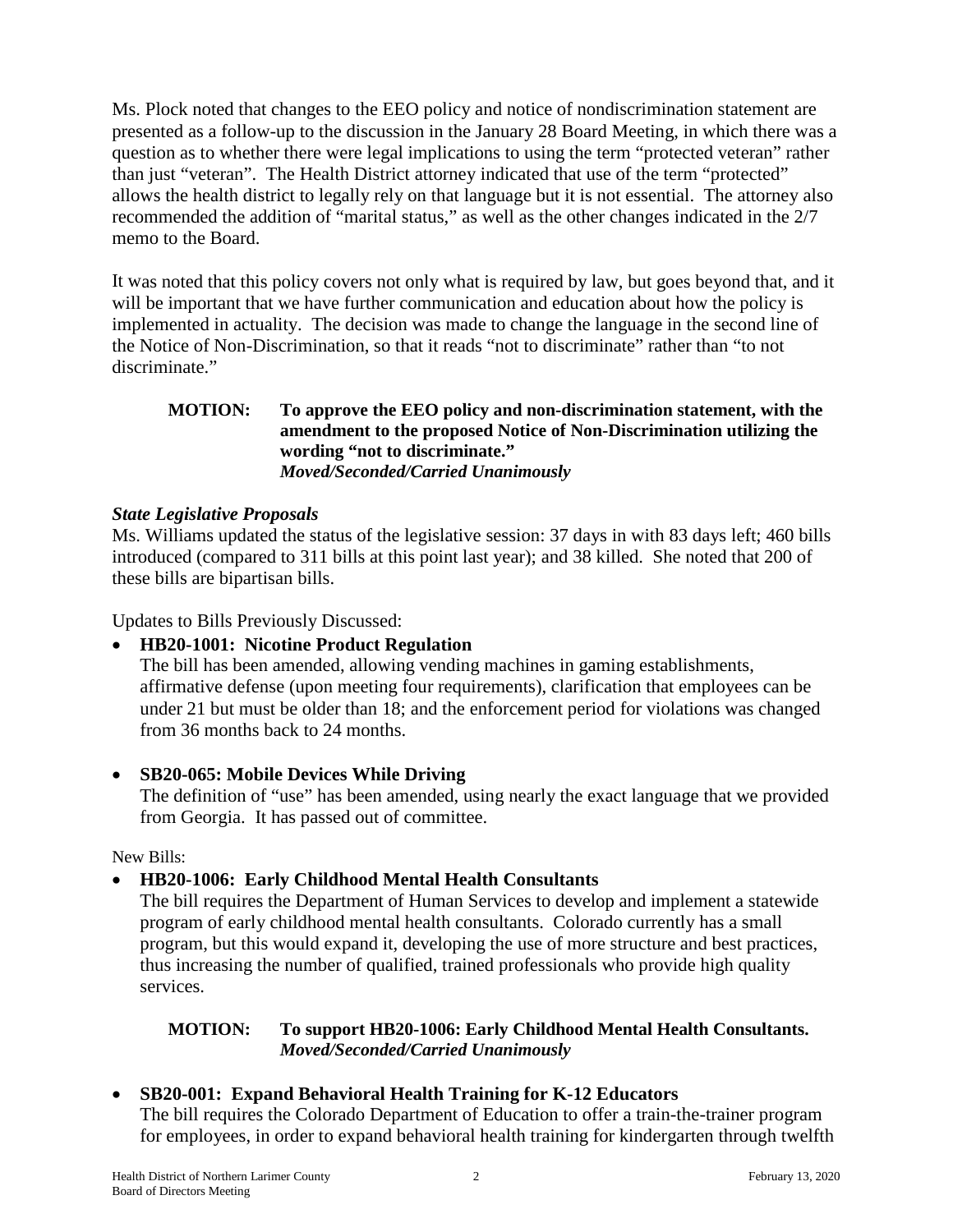grade educators. The intent is to expand Youth Mental Health First Aid (MHFA) in Colorado, eventually enacting Teen MHFA (which is for students) at the high schools. Sites eligible for TMHFA must have at least 10% of their adult staff trained in YMHFA. A Board member noted that, with the rate of teen suicides, anything we can do is a positive step forward.

#### **MOTION: To support SB20-001: Expand Behavioral Health Training for K-12 Educators**  *Moved/Seconded/Carried Unanimously*

## • **SB20-029: Cost of Living Adjustment for Colorado Works Program**

This bill would increase the amount of Basic Cash Assistance in the Temporary Assistance for Needy Families (TANF) program, called Colorado Works. The amount has not changed much since 1996, and the purchasing power is significantly lower than it was back then. It was amended from using the federal COLA (cost of living adjustment) to an annual increase of 1.5%. Funds will come from a reserve fund that currently has about \$180M in it; this change is anticipated to cost an additional \$2-\$3M per year. If the balance of the reserve falls below \$34M, the JBC is to consider other/additional sources of funding.

#### **MOTION: To support SB20-029: Cost of Living Adjustment for Colorado Works Program** *Moved/Seconded/Carried Unanimously*

#### • **HB20-1008: Health Care Cost-Sharing Consumer Protections**

The bill concerns protections for consumers who participate in health care cost-sharing arrangements (CSAs), requiring CSAs to report specific information to the Commission of Insurance, provide disclosures to consumers, etc. CSAs are cost-sharing operations where members pool their money and the group decides what gets doled out for different procedures; it is not insurance, and coverage is not guaranteed. One such 'ministry' has been banned from operating in Colorado and Texas, due in part to its marketing itself as health insurance. The bill's main intent is to require disclosure. Amendments are likely, including potentially removing the proposed prohibition on enrolling an individual or a group into a CSA during the Marketplace open enrollment period. There is significant consumer participation in Colorado and in Larimer County.

#### **MOTION: To strongly support HB20-1008: Health Care Cost-Sharing Consumer Protections** *Moved/Seconded/Carried Unanimously*

#### • **SB20-127: Committee Actuarial Review Health Care Plan Legislation**

This bill would create a health benefit plan design change review committee, which would conduct actuarial reviews of legislation affecting health benefit plan requirements. Because the proposal was recently introduced and has multiple possible implications, staff did not make a recommendation, instead asking that the Board ponder and discuss the proposal prior to taking any position.

In discussion, the following points were considered: The concept of having more information before making benefit changes seems like a good one, but the implications of this requirement are many. The addition of new benefits can change health insurance premiums – for example, in 2020, there is a proposal to require insurance to cover infertility treatment. On the other hand, actuarial analyses cost considerable money and time; would it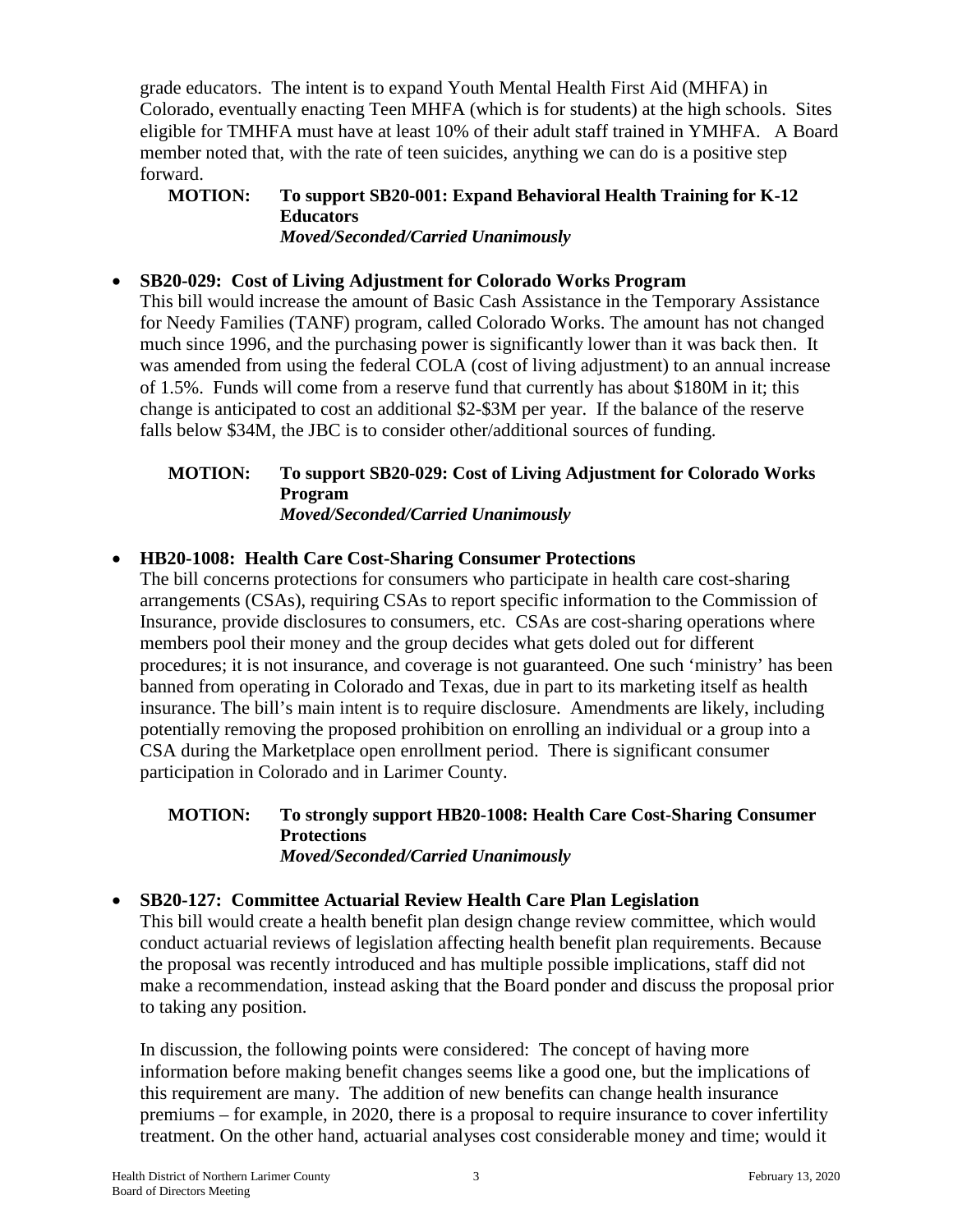be worth the investment? Such analyses are complex, and their results depend on assumptions, so would it be possible to estimate a burden of cost for every type of proposal? Is it appropriate for the state to fund analyses cost? Could quality analyses be done within the limited time of a legislative session? This bill proposes only an immediate economic cost; it doesn't take into account the value of the impact on health. In the end, the Board felt that there were too many questions outstanding to be able to support, or take any position on, the bill. They chose to take a neutral position, clarifying that a neutral position, as opposed to no position, means the bill has been reviewed.

#### **MOTION: To take a neutral position on SB20-127: Committee Actuarial Review Health Care Plan Legislation** *Moved/Seconded/Carried Unanimously*

Drug Price Transparency Bills:

Ms. Williams reported that drug prices continue to increase. For Medicaid (which has protections from drug price increases that private insurers do not have), the major cost increase is for specialty drugs. Anthem recently reported an anticipated 12.6% increase for drugs in 2020 in the individual market, noting that utilization increase is only 2.8% of that 12.6%. In comparison, Anthem expects an increase of only 4.6% for hospitals and doctors.

## • **SB20-107: Drug Production Costs Transparency Analysis Report**

This bill is deemed the "Prescription Drug Production Costs Transparency Act of 2020." Sponsored by Senator Ginal, it would require the Department of Health Care Policy and Financing (HCPF) to collect, analyze, and report prescription drug production cost data from prescription drug manufacturers on the 20 highest-cost prescription drugs per course of therapy and the 20 highest-cost prescription drugs by volume purchased or paid for by key state agencies. The intent is to understand the justification of those top 20 costs. It lists several categories of expenses, but does not yet define them, which could lead to difficulty in comparing the reports from manufacturer to manufacturer. Another challenge could be whether the information is considered to include 'trade secrets.' The bill has the support of HCPF and other major health care organizations.

# • **HB20-1160: Drug Price Transparency Insurance Premium Reductions**

This bill is deemed the "Colorado Prescription Drug Price Transparency Act of 2020," requiring reporting on prescription drug costs by manufacturers, insurers, pharmacy benefit managers (PBMs), and certain nonprofit organizations, with the intent of promoting cost containment and reduction. It has been amended to include a sunset of the program in five years, to allow manufacturers to add to their reports other information they believe is important to the reasoning of the cost of the drugs, and to provide more protection for proprietary information. Manufacturers are concerned that the reports would not reflect research and development costs of failed drugs. The bill includes a 1-day advance notice by manufacturers for price increases, and was amended to clarify that manufacturers' reports are not public record, and to remove the requirement for nonprofit reporting. The Board was asked to consider key questions, including: Would the information be likely to have an impact on future legislation or rule making or programs? Would the reporting be likely to change the practices of those players required to report? Might there be any unintended consequences? Would the benefits outweigh the cons?

In discussion, one comment was that there may be some issues with it, but the benefit of increased transparency seems to outweigh the downsides. A key question was whether the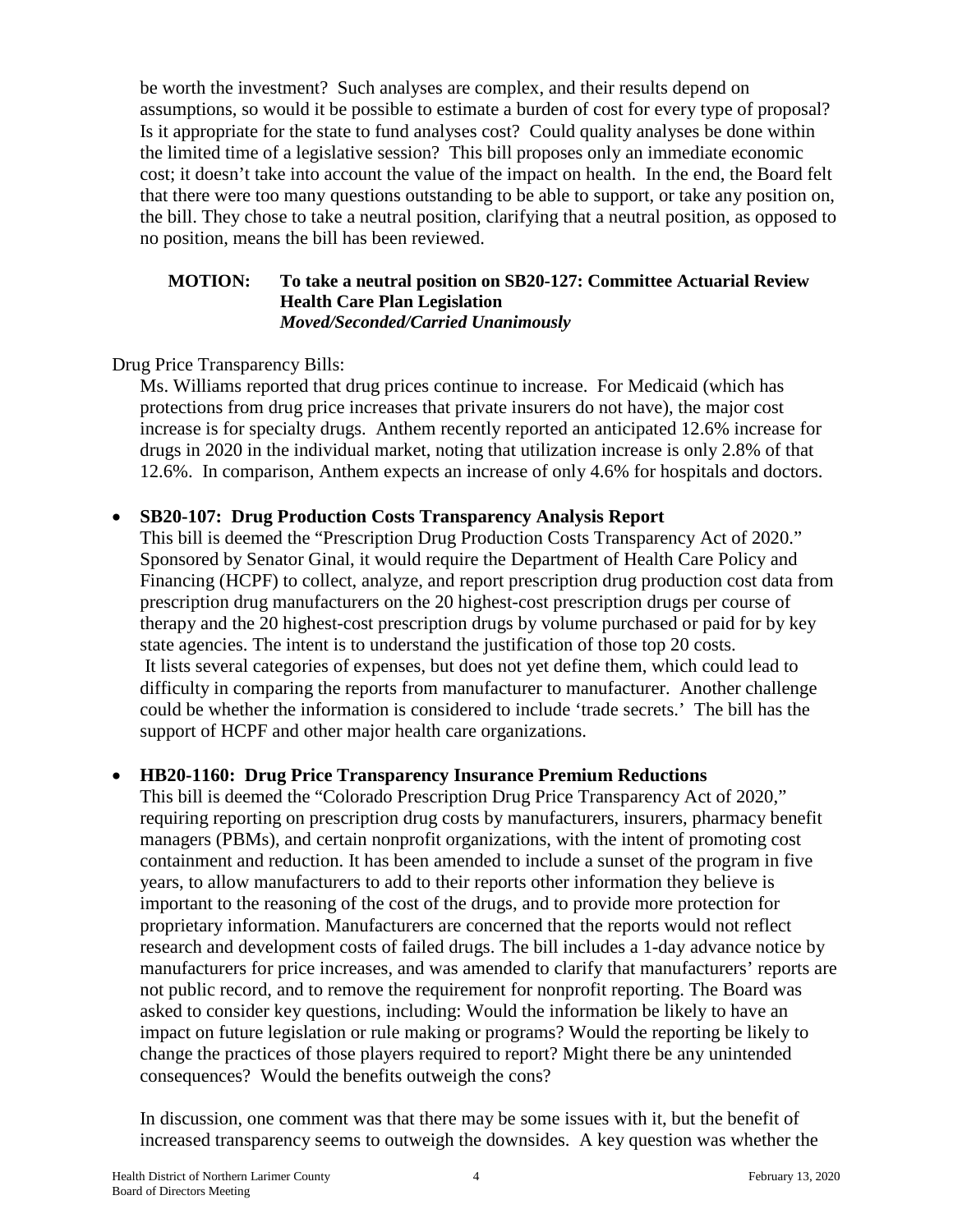requirement for insurers to pass on the rebates they receive to consumers would save money or not; it's a complex issue. Might it impact prices due to factors such as having to figure it out and pass it on, or changing how PBM firms or insurers structure contracts, or increasing premiums? Another question related to a requirement that manufacturers of drugs over \$50 for a course of therapy report an increase in the price of the drug if the increase in price is over 10% or more over the previous 12 months, and whether that could encourage rather than discourage continuing high increases in drug prices, given that the current inflation rate is around 2%, well under 10%.

# **MOTION: To support HB20-1160: Drug Price Transparency Insurance Premium Reductions AND SB20-107: Drug Production Costs Transparency Analysis Report**

*Moved/Seconded/Carried Unanimously*

## • **Other Policy issues**

## **HB20-1092: Reimbursement to Federally Qualified Health Centers**

This bill requires Medicaid to reimburse FQHCs for telemedicine and clinical pharmacy services. It would change funding for telemedicine from being a part of their current reimbursement to being reimbursed by fee for service. Clinical pharmacy services have been funded in the past by grants, which are ending. Both services are considered important for both health access and cost efficiencies. The initial fiscal note was published at \$4.6M in 2020/2021 and \$9M in 2021/2022, but the amounts are being challenged, because they don't include the potential savings. In discussion, it was noted that telemedicine appears to be the future of health care, and that it is receiving strong attention at the national level. It is not clear whether federal funds can be used for these services, or whether the funds would all need to be state funds.

#### **MOTION: To strongly support HB20-1092: Reimbursement to Federally Qualified Health Centers** *Moved/Seconded/Carried Unanimously*

#### • **Local Policy Issue**

The letter supporting the reinstatement of Poudre School District health education requirements was sent, but there has not yet been a response from board members or the Superintendent. A few organizations had representatives at the school board's February 11 meeting to support reinstatement, but the issue was not on the agenda, and decisions have not been made yet.

#### • **Federal Policy Issues**

*Medicaid Block Grant: "Healthy Adult Opportunity"*. CMS provided guidance on their new 1115 waiver, which supports states in developing Medicaid Block Grant programs and allows extensive flexibility, without being bound by Federal standards for eligibility, benefits, delivery system, or program oversight. The Kaiser Family Foundation created a graphic illustrating some key components of this new Healthy Adult Opportunity Guidance falling into four main categories, including waiver financing, eligible populations, previously approved flexibility, and new flexibility. There are multiple concerns about the impact of the new guidance to those who are served by Medicaid. It could increase out-of-pocket costs for Medicaid enrollees, could destabilize the payment system for FQHCs, allow states to make changes without seeking federal approval, impose work requirements, allow for a closed prescription formulary, and more. Some organizations believe the guidance is outside the law and would result in litigation if followed. There was no open comment period.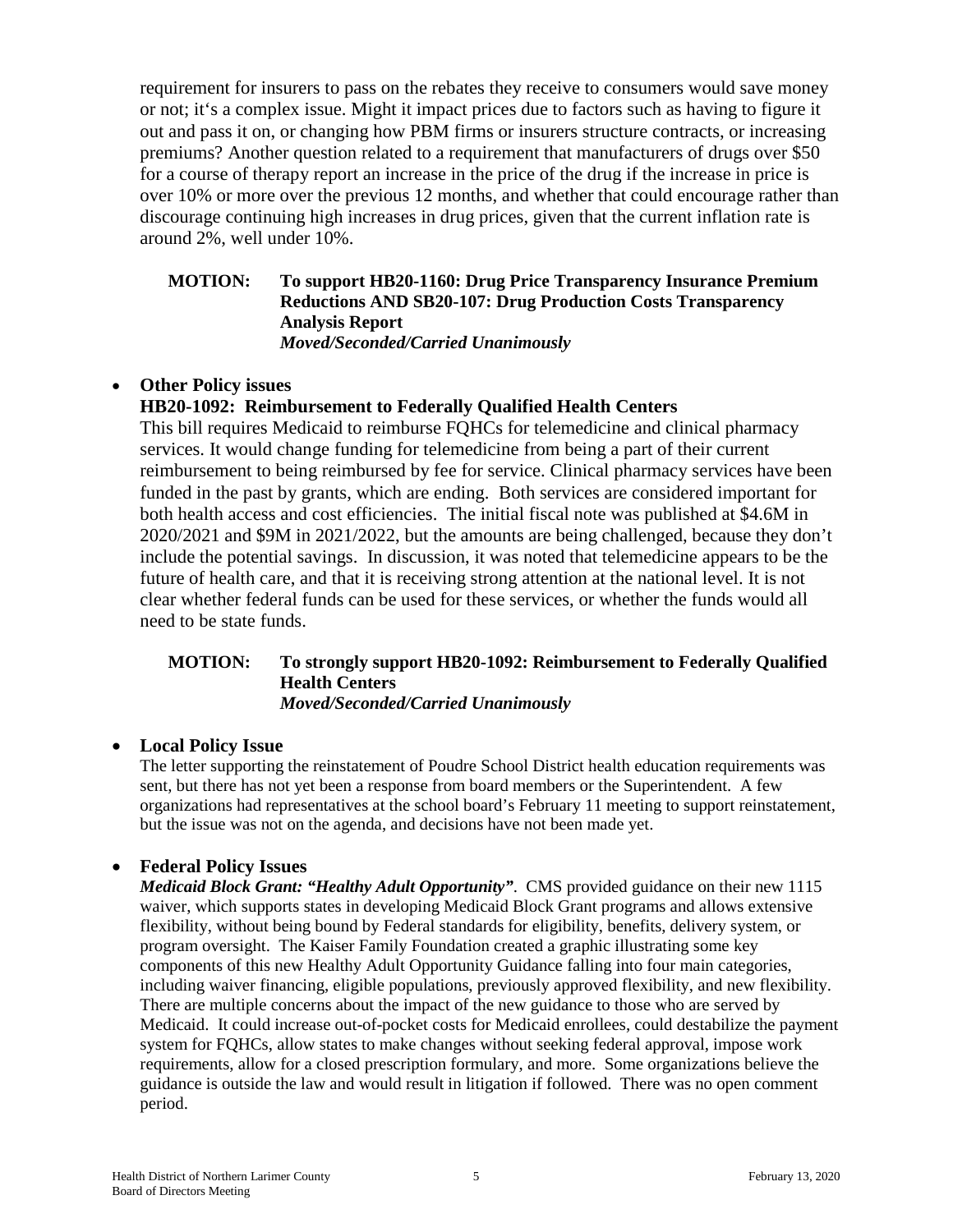*2021 Benefits & Payment parameters for insurance market place.* The federal administration is proposing changes in regulations that would (1) end automatic re-enrollment for low-income marketplace enrollees with \$0 premium plans, (2) make coverage effective dates for SEP enrollments be the first of the following month – regardless of enrollment date, (3) increase the proposed max outof-pocket in 2021 to \$8,550 for a single person and \$17,100 for a family, and (4) Requiring states to report annually any state-mandated benefits applicable to the individual or small group markets that are in addition to essential health benefits beginning in year 2021. Should the federal government require states to cover the full cost of the additional benefits, it would be a significant financial burden to states. Comments are due in March.

#### **MOTION: To have staff prepare a comment for submission that opposes the first and fourth items (see above) and supports the second item (see above).**  *Moved/Seconded/Carried Unanimously*

# **National Health Policy Conference Update**

Ms. Plock gave a review of highlights from speakers at the National Health Policy Conference. An initial speaker summarized both health progress and challenges: Progress: in the last twenty years, there has been significant change in the public's and politicians' consensus – most now support expanded access (including allowing youth to stay on their parents' insurance until age 26, subsidized health insurance, and the expansion of Medicad); protection from increase costs, and particularly protection from increased costs or exclusions for pre-existing conditions; and the need to innovate and find better ways, such as bi-partisan support for value-based care and seeing people as part of a complex social system. On the challenge side: Cost: commercial health insurance costs and health care costs continue to rise; surprise billing is prevalent; there are new waves of expensive new drugs and dramatic price increases for established drugs; millions are still uninsured; and health equity is still a distant goal.

Staffers from congressional offices indicated that there has been substantial bipartisan work on several issues, and remain cautiously hopeful that there may be legislative progress this year on the issues of drug pricing, surprise billing, interoperability (there are brand new standards released from the Administration this week), and the long term extension of community health care funding and funding for teaching health center graduate medical education. On surprise billing, there are three options being discussed for payment to providers out of network – a benchmark payment at the in-network rate; aiming for a benchmark but allow arbitration where each side would be able to put in a bid and the arbitrator would decide; and pure arbitration.

Other items with strong interest are telehealth, maternal mortality (a proposal is to extend Medicaid coverage in non-expansion states to 12 months for mothers), and vaping/e-cigarettes. Telehealth is viewed mostly as the future, but legislators may work on clarity to Medicaid directors about reimbursement for telehealth, though it would probably be restricted to certain use cases. Speakers gave examples of significant new technologies, including a telehealth dermatology service, a new hypertension management that operates through cellphones, and a podiatry approach that uses technology to detect diabetic foot ulcers before they clinically present.

In discussing value-based payment models, speakers reported that data indicates that we are not having a lot of success with value-based payments – some, but not a lot. Success is coming mostly not through hospital sponsored approaches, but from physician sponsored efforts. Overall, patient experience has gone up a little, hospitalizations have gone down a little. Bundled payments for medical conditions were a strikeout, but bundled payments for surgical events have been pretty good- in some cases, bringing savings of 4-5%; even up to 20%.